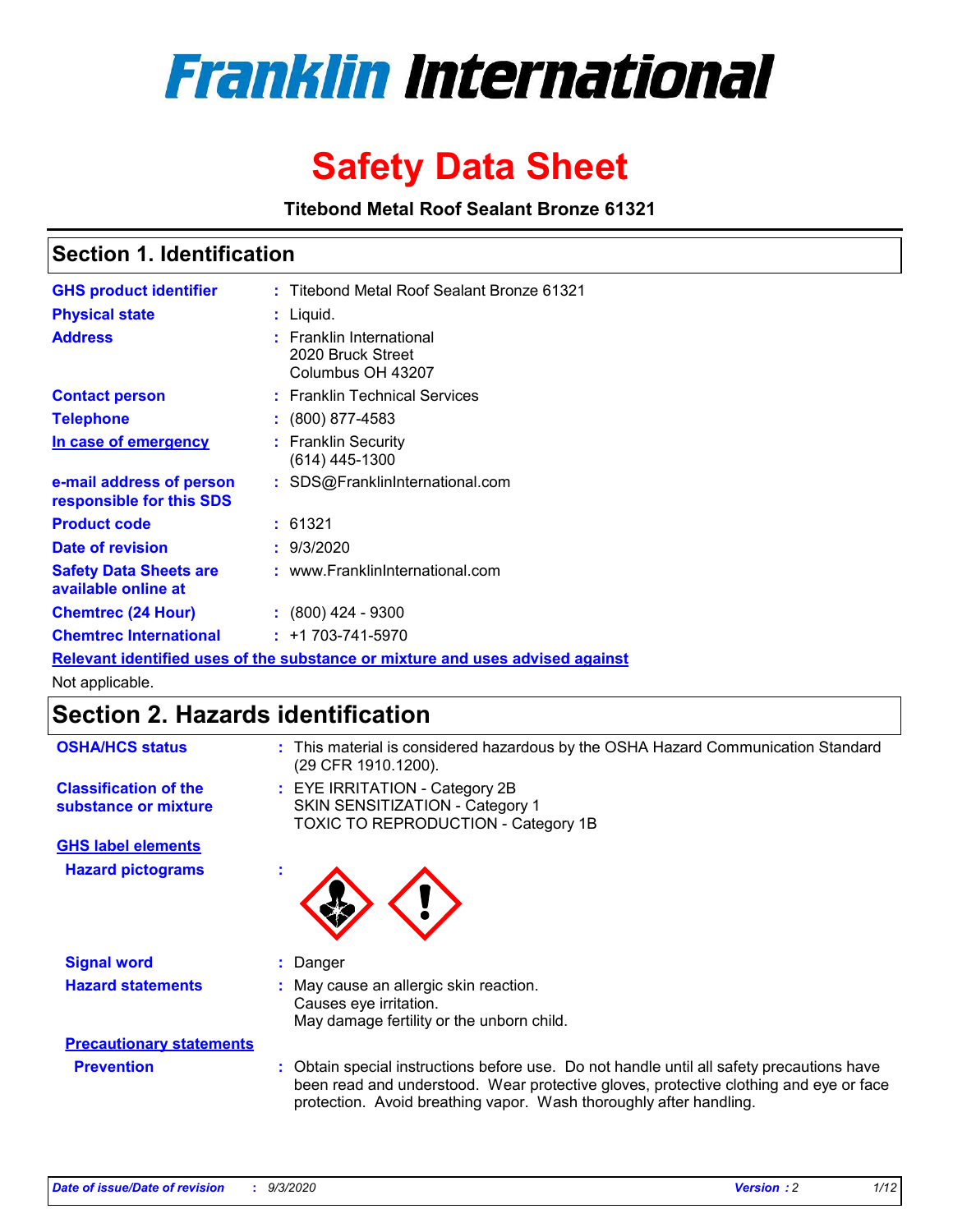### **Section 2. Hazards identification**

| <b>Response</b>                            | : IF exposed or concerned: Get medical advice or attention. Wash contaminated clothing<br>before reuse. IF ON SKIN: Wash with plenty of water. IF IN EYES: Rinse cautiously<br>with water for several minutes. Remove contact lenses, if present and easy to do.<br>Continue rinsing. If eye irritation persists: Get medical advice or attention. |
|--------------------------------------------|----------------------------------------------------------------------------------------------------------------------------------------------------------------------------------------------------------------------------------------------------------------------------------------------------------------------------------------------------|
| <b>Storage</b>                             | : Store locked up.                                                                                                                                                                                                                                                                                                                                 |
| <b>Disposal</b>                            | : Dispose of contents and container in accordance with all local, regional, national and<br>international regulations.                                                                                                                                                                                                                             |
| <b>Hazards not otherwise</b><br>classified | : Product generates methanol during cure.                                                                                                                                                                                                                                                                                                          |

# **Section 3. Composition/information on ingredients**

| <b>Ingredient name</b>       | $\frac{9}{6}$ | <b>CAS number</b> |
|------------------------------|---------------|-------------------|
| 3-aminopropyltriethoxysilane | ≤3            | 919-30-2          |
| Dibutyltin dilaurate         | ∣≤0.3         | 77-58-7           |

Any concentration shown as a range is to protect confidentiality or is due to batch variation.

**There are no additional ingredients present which, within the current knowledge of the supplier and in the concentrations applicable, are classified as hazardous to health or the environment and hence require reporting in this section.**

**Occupational exposure limits, if available, are listed in Section 8.**

### **Section 4. First aid measures**

| <b>Description of necessary first aid measures</b> |                                                                                                                                                                                                                                                                                                                                                                                                                                                                                                                                                                                                                                                                                                                                                                           |
|----------------------------------------------------|---------------------------------------------------------------------------------------------------------------------------------------------------------------------------------------------------------------------------------------------------------------------------------------------------------------------------------------------------------------------------------------------------------------------------------------------------------------------------------------------------------------------------------------------------------------------------------------------------------------------------------------------------------------------------------------------------------------------------------------------------------------------------|
| <b>Eye contact</b>                                 | : Immediately flush eyes with plenty of water, occasionally lifting the upper and lower<br>eyelids. Check for and remove any contact lenses. Continue to rinse for at least 10<br>minutes. If irritation persists, get medical attention.                                                                                                                                                                                                                                                                                                                                                                                                                                                                                                                                 |
| <b>Inhalation</b>                                  | : Remove victim to fresh air and keep at rest in a position comfortable for breathing. If<br>not breathing, if breathing is irregular or if respiratory arrest occurs, provide artificial<br>respiration or oxygen by trained personnel. It may be dangerous to the person providing<br>aid to give mouth-to-mouth resuscitation. Get medical attention. If unconscious, place<br>in recovery position and get medical attention immediately. Maintain an open airway.<br>Loosen tight clothing such as a collar, tie, belt or waistband. In case of inhalation of<br>decomposition products in a fire, symptoms may be delayed. The exposed person may<br>need to be kept under medical surveillance for 48 hours.                                                       |
| <b>Skin contact</b>                                | : Wash with plenty of soap and water. Remove contaminated clothing and shoes. Wash<br>contaminated clothing thoroughly with water before removing it, or wear gloves.<br>Continue to rinse for at least 10 minutes. Get medical attention. In the event of any<br>complaints or symptoms, avoid further exposure. Wash clothing before reuse. Clean<br>shoes thoroughly before reuse.                                                                                                                                                                                                                                                                                                                                                                                     |
| <b>Ingestion</b>                                   | : Wash out mouth with water. Remove dentures if any. Remove victim to fresh air and<br>keep at rest in a position comfortable for breathing. If material has been swallowed and<br>the exposed person is conscious, give small quantities of water to drink. Stop if the<br>exposed person feels sick as vomiting may be dangerous. Do not induce vomiting<br>unless directed to do so by medical personnel. If vomiting occurs, the head should be<br>kept low so that vomit does not enter the lungs. Get medical attention. Never give<br>anything by mouth to an unconscious person. If unconscious, place in recovery position<br>and get medical attention immediately. Maintain an open airway. Loosen tight clothing<br>such as a collar, tie, belt or waistband. |
| Most important symptoms/effects, acute and delayed |                                                                                                                                                                                                                                                                                                                                                                                                                                                                                                                                                                                                                                                                                                                                                                           |
| <b>Potential acute health effects</b>              |                                                                                                                                                                                                                                                                                                                                                                                                                                                                                                                                                                                                                                                                                                                                                                           |
| Eye contact                                        | : May cause eye irritation.                                                                                                                                                                                                                                                                                                                                                                                                                                                                                                                                                                                                                                                                                                                                               |
| <b>Inhalation</b>                                  | : No known significant effects or critical hazards.                                                                                                                                                                                                                                                                                                                                                                                                                                                                                                                                                                                                                                                                                                                       |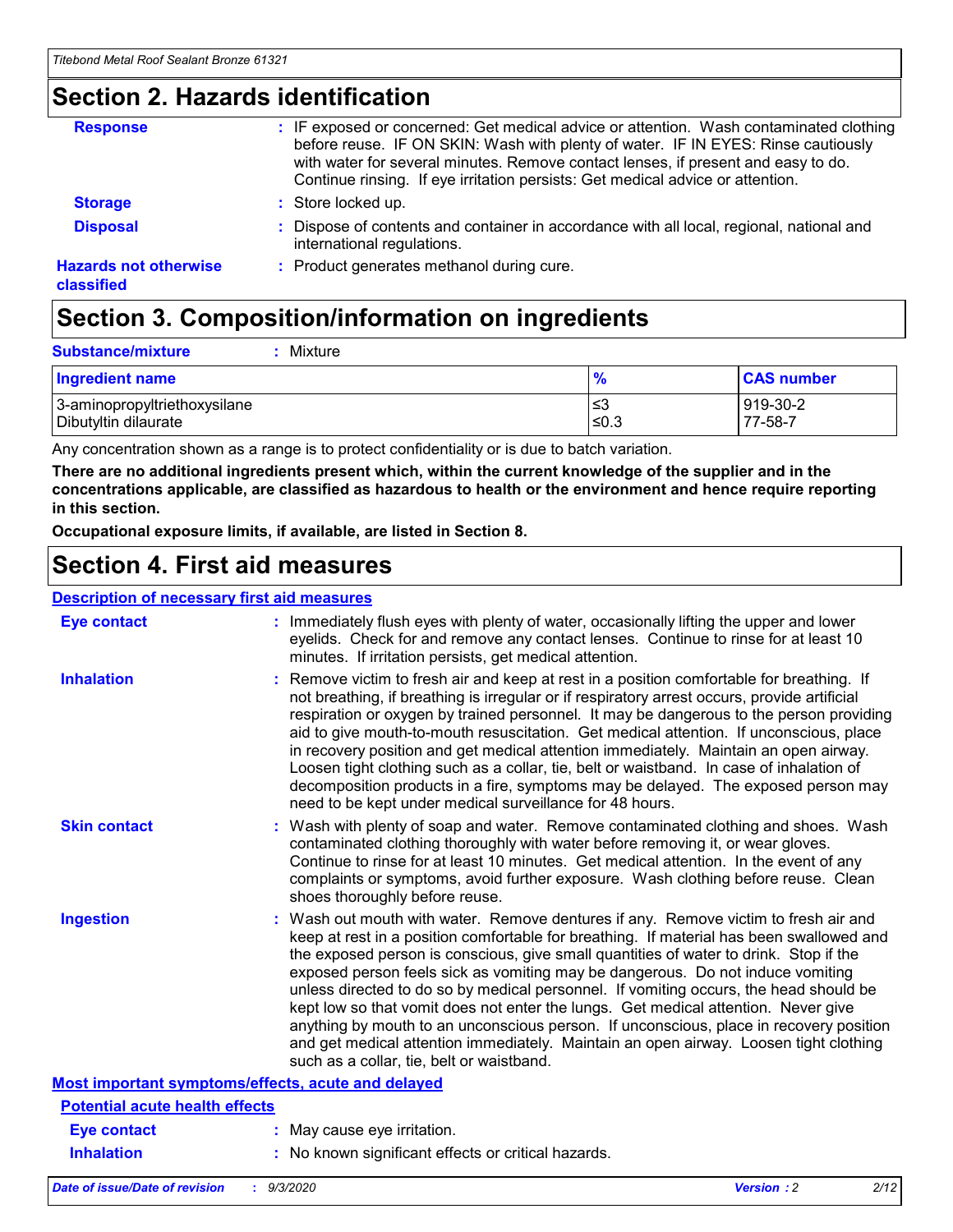# **Section 4. First aid measures**

| <b>Skin contact</b>                 | : May cause skin irritation.                                                                                                                                                                                                                                                                                                                                                                                    |
|-------------------------------------|-----------------------------------------------------------------------------------------------------------------------------------------------------------------------------------------------------------------------------------------------------------------------------------------------------------------------------------------------------------------------------------------------------------------|
| <b>Ingestion</b>                    | : No known significant effects or critical hazards.                                                                                                                                                                                                                                                                                                                                                             |
| <b>Over-exposure signs/symptoms</b> |                                                                                                                                                                                                                                                                                                                                                                                                                 |
| <b>Eye contact</b>                  | : Adverse symptoms may include the following:<br>irritation<br>watering<br>redness                                                                                                                                                                                                                                                                                                                              |
| <b>Inhalation</b>                   | : Adverse symptoms may include the following:<br>reduced fetal weight<br>increase in fetal deaths<br>skeletal malformations                                                                                                                                                                                                                                                                                     |
| <b>Skin contact</b>                 | : Adverse symptoms may include the following:<br>irritation<br>redness<br>reduced fetal weight<br>increase in fetal deaths<br>skeletal malformations                                                                                                                                                                                                                                                            |
| <b>Ingestion</b>                    | : Adverse symptoms may include the following:<br>reduced fetal weight<br>increase in fetal deaths<br>skeletal malformations                                                                                                                                                                                                                                                                                     |
|                                     | <u>Indication of immediate medical attention and special treatment needed, if necessary</u>                                                                                                                                                                                                                                                                                                                     |
| <b>Notes to physician</b>           | : In case of inhalation of decomposition products in a fire, symptoms may be delayed.<br>The exposed person may need to be kept under medical surveillance for 48 hours.                                                                                                                                                                                                                                        |
| <b>Specific treatments</b>          | : No specific treatment.                                                                                                                                                                                                                                                                                                                                                                                        |
| <b>Protection of first-aiders</b>   | : No action shall be taken involving any personal risk or without suitable training. If it is<br>suspected that fumes are still present, the rescuer should wear an appropriate mask or<br>self-contained breathing apparatus. It may be dangerous to the person providing aid to<br>give mouth-to-mouth resuscitation. Wash contaminated clothing thoroughly with water<br>before removing it, or wear gloves. |
|                                     |                                                                                                                                                                                                                                                                                                                                                                                                                 |

**See toxicological information (Section 11)**

### **Section 5. Fire-fighting measures**

| <b>Extinguishing media</b>                               |                                                                                                                                                                                                     |
|----------------------------------------------------------|-----------------------------------------------------------------------------------------------------------------------------------------------------------------------------------------------------|
| <b>Suitable extinguishing</b><br>media                   | : Use an extinguishing agent suitable for the surrounding fire.                                                                                                                                     |
| <b>Unsuitable extinguishing</b><br>media                 | : None known.                                                                                                                                                                                       |
| <b>Specific hazards arising</b><br>from the chemical     | : In a fire or if heated, a pressure increase will occur and the container may burst.                                                                                                               |
| <b>Hazardous thermal</b><br>decomposition products       | Decomposition products may include the following materials:<br>carbon dioxide<br>carbon monoxide<br>nitrogen oxides<br>metal oxide/oxides                                                           |
| <b>Special protective actions</b><br>for fire-fighters   | : Promptly isolate the scene by removing all persons from the vicinity of the incident if<br>there is a fire. No action shall be taken involving any personal risk or without suitable<br>training. |
| <b>Special protective</b><br>equipment for fire-fighters | : Fire-fighters should wear appropriate protective equipment and self-contained breathing<br>apparatus (SCBA) with a full face-piece operated in positive pressure mode.                            |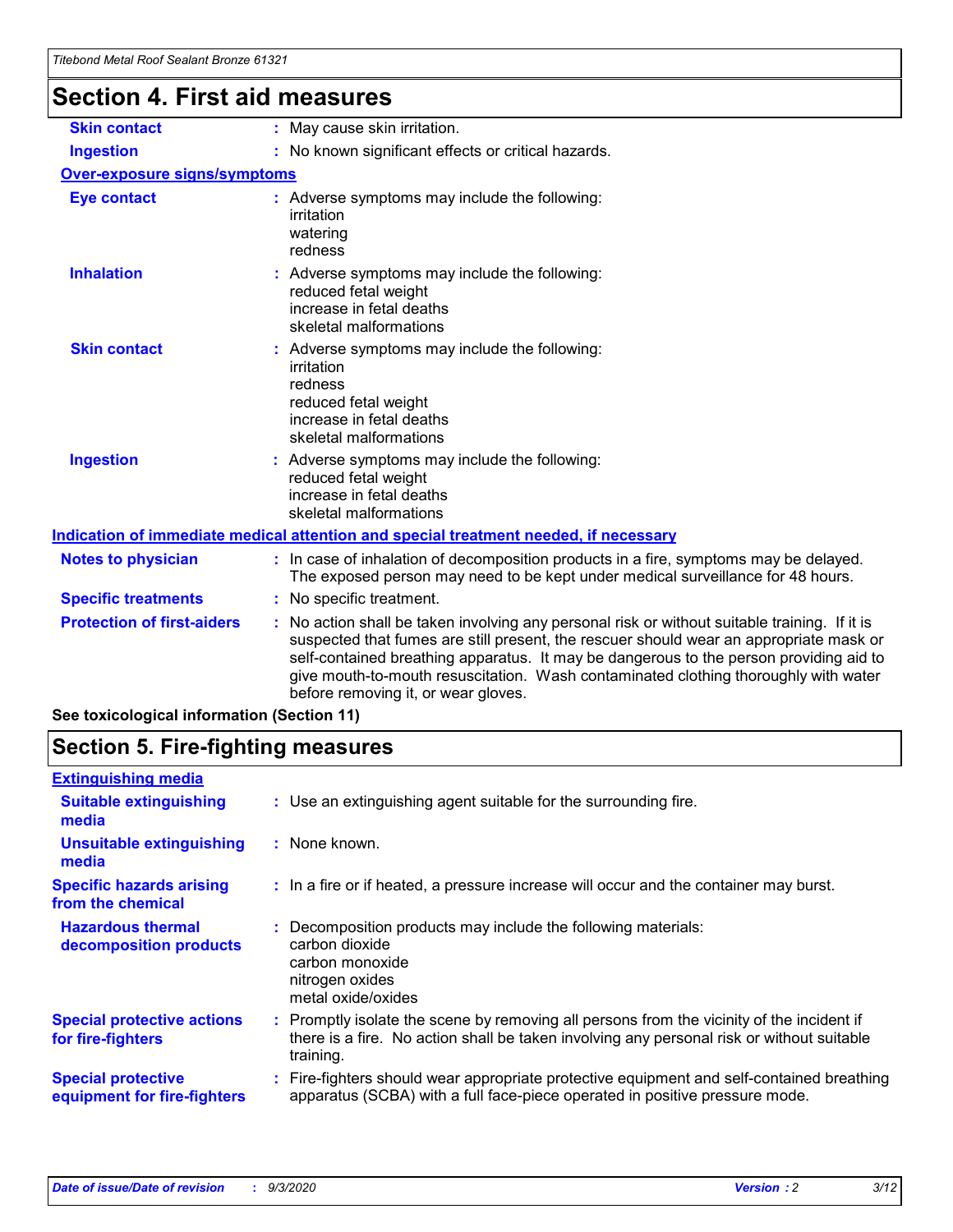### **Section 6. Accidental release measures**

|                                                              | <b>Personal precautions, protective equipment and emergency procedures</b>                                                                                                                                                                                                                                                                                                                                                                                                                                                                                                                                                                                                                                   |  |  |
|--------------------------------------------------------------|--------------------------------------------------------------------------------------------------------------------------------------------------------------------------------------------------------------------------------------------------------------------------------------------------------------------------------------------------------------------------------------------------------------------------------------------------------------------------------------------------------------------------------------------------------------------------------------------------------------------------------------------------------------------------------------------------------------|--|--|
| For non-emergency<br>personnel                               | : No action shall be taken involving any personal risk or without suitable training.<br>Evacuate surrounding areas. Keep unnecessary and unprotected personnel from<br>entering. Do not touch or walk through spilled material. Avoid breathing vapor or mist.<br>Provide adequate ventilation. Wear appropriate respirator when ventilation is<br>inadequate. Put on appropriate personal protective equipment.                                                                                                                                                                                                                                                                                             |  |  |
| For emergency responders                                     | : If specialized clothing is required to deal with the spillage, take note of any information in<br>Section 8 on suitable and unsuitable materials. See also the information in "For non-<br>emergency personnel".                                                                                                                                                                                                                                                                                                                                                                                                                                                                                           |  |  |
| <b>Environmental precautions</b>                             | : Avoid dispersal of spilled material and runoff and contact with soil, waterways, drains<br>and sewers. Inform the relevant authorities if the product has caused environmental<br>pollution (sewers, waterways, soil or air).                                                                                                                                                                                                                                                                                                                                                                                                                                                                              |  |  |
| <b>Methods and materials for containment and cleaning up</b> |                                                                                                                                                                                                                                                                                                                                                                                                                                                                                                                                                                                                                                                                                                              |  |  |
| <b>Small spill</b>                                           | : Stop leak if without risk. Move containers from spill area. Dilute with water and mop up<br>if water-soluble. Alternatively, or if water-insoluble, absorb with an inert dry material and<br>place in an appropriate waste disposal container. Dispose of via a licensed waste<br>disposal contractor.                                                                                                                                                                                                                                                                                                                                                                                                     |  |  |
| <b>Large spill</b>                                           | : Stop leak if without risk. Move containers from spill area. Approach release from<br>upwind. Prevent entry into sewers, water courses, basements or confined areas. Wash<br>spillages into an effluent treatment plant or proceed as follows. Contain and collect<br>spillage with non-combustible, absorbent material e.g. sand, earth, vermiculite or<br>diatomaceous earth and place in container for disposal according to local regulations<br>(see Section 13). Dispose of via a licensed waste disposal contractor. Contaminated<br>absorbent material may pose the same hazard as the spilled product. Note: see<br>Section 1 for emergency contact information and Section 13 for waste disposal. |  |  |

### **Section 7. Handling and storage**

#### **Precautions for safe handling**

| <b>Protective measures</b>                                                       | : Put on appropriate personal protective equipment (see Section 8). Persons with a<br>history of skin sensitization problems should not be employed in any process in which<br>this product is used. Avoid exposure - obtain special instructions before use. Avoid<br>exposure during pregnancy. Do not handle until all safety precautions have been read<br>and understood. Do not get in eyes or on skin or clothing. Do not ingest. Avoid<br>breathing vapor or mist. If during normal use the material presents a respiratory hazard,<br>use only with adequate ventilation or wear appropriate respirator. Keep in the original<br>container or an approved alternative made from a compatible material, kept tightly<br>closed when not in use. Empty containers retain product residue and can be hazardous.<br>Do not reuse container. |
|----------------------------------------------------------------------------------|--------------------------------------------------------------------------------------------------------------------------------------------------------------------------------------------------------------------------------------------------------------------------------------------------------------------------------------------------------------------------------------------------------------------------------------------------------------------------------------------------------------------------------------------------------------------------------------------------------------------------------------------------------------------------------------------------------------------------------------------------------------------------------------------------------------------------------------------------|
| <b>Advice on general</b><br>occupational hygiene                                 | : Eating, drinking and smoking should be prohibited in areas where this material is<br>handled, stored and processed. Workers should wash hands and face before eating,<br>drinking and smoking. Remove contaminated clothing and protective equipment before<br>entering eating areas. See also Section 8 for additional information on hygiene<br>measures.                                                                                                                                                                                                                                                                                                                                                                                                                                                                                    |
| <b>Conditions for safe storage,</b><br>including any<br><i>incompatibilities</i> | Store between the following temperatures: 0 to 120°C (32 to 248°F). Store in<br>accordance with local regulations. Store in original container protected from direct<br>sunlight in a dry, cool and well-ventilated area, away from incompatible materials (see<br>Section 10) and food and drink. Store locked up. Keep container tightly closed and<br>sealed until ready for use. Containers that have been opened must be carefully<br>resealed and kept upright to prevent leakage. Do not store in unlabeled containers.<br>Use appropriate containment to avoid environmental contamination. See Section 10 for<br>incompatible materials before handling or use.                                                                                                                                                                         |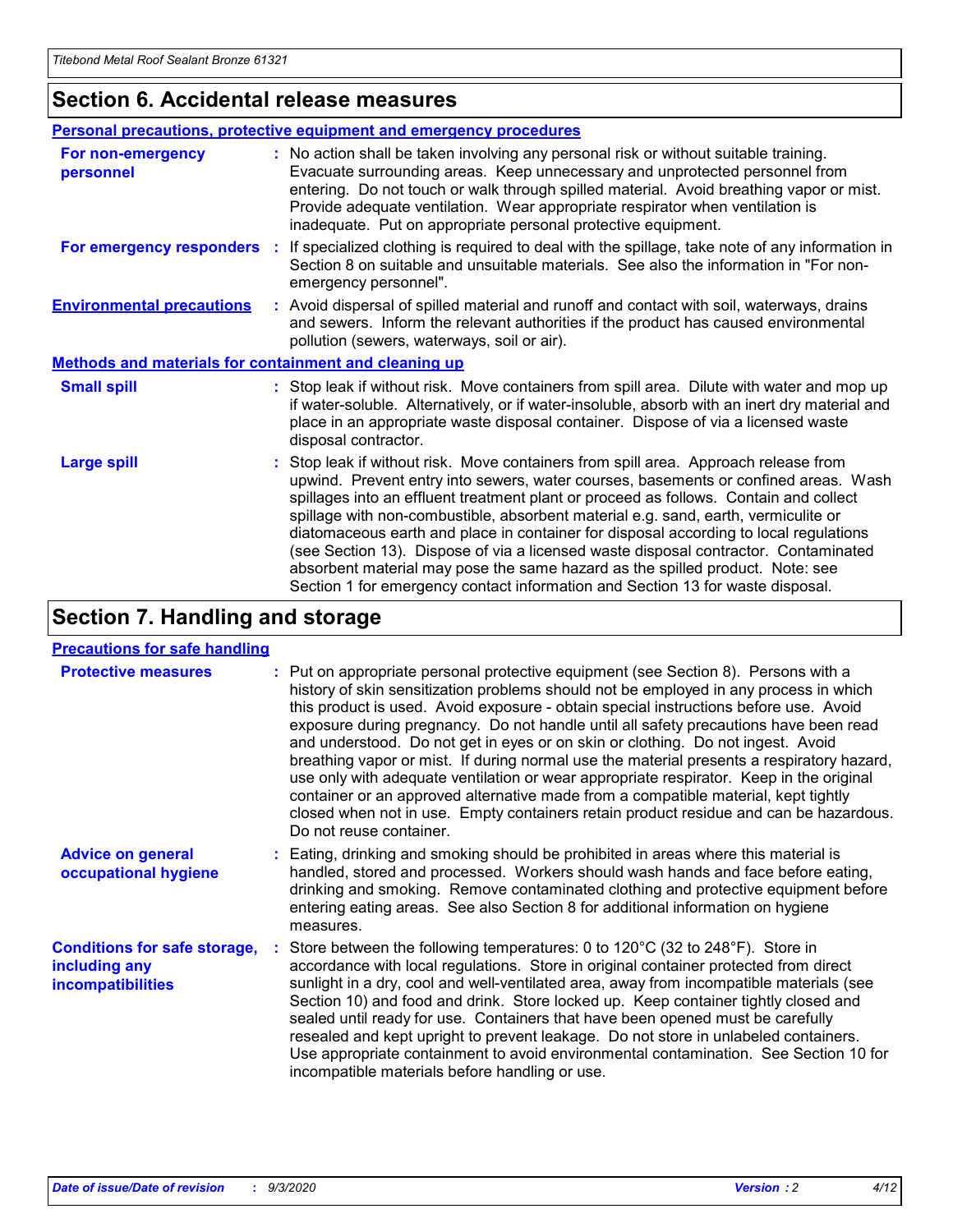# **Section 8. Exposure controls/personal protection**

#### **Control parameters**

#### **Occupational exposure limits**

| <b>Ingredient name</b>                               |    |                        | <b>Exposure limits</b>                                                                                                                                                                                                                                                                                                                                                                                                                                                                                                                                                                                                 |
|------------------------------------------------------|----|------------------------|------------------------------------------------------------------------------------------------------------------------------------------------------------------------------------------------------------------------------------------------------------------------------------------------------------------------------------------------------------------------------------------------------------------------------------------------------------------------------------------------------------------------------------------------------------------------------------------------------------------------|
| 3-aminopropyltriethoxysilane<br>Dibutyltin dilaurate |    |                        | None.<br>ACGIH TLV (United States, 3/2020). Absorbed through skin.<br>Notes: as Sn<br>TWA: $0.1 \text{ mg/m}^3$ , (as Sn) 8 hours.<br>STEL: 0.2 mg/m <sup>3</sup> , (as Sn) 15 minutes.<br>NIOSH REL (United States, 10/2016). Absorbed through skin.<br>Notes: as Sn<br>TWA: 0.1 mg/m <sup>3</sup> , (as Sn) 10 hours.<br>OSHA PEL (United States, 5/2018). Notes: as Sn<br>TWA: $0.1 \text{ mg/m}^3$ , (as Sn) 8 hours.<br>OSHA PEL 1989 (United States, 3/1989). Absorbed through skin.<br>Notes: measured as Sn<br>TWA: 0.1 mg/m <sup>3</sup> , (measured as Sn) 8 hours. Form: Organic                            |
| <b>Appropriate engineering</b><br>controls           |    |                        | : If user operations generate dust, fumes, gas, vapor or mist, use process enclosures,<br>local exhaust ventilation or other engineering controls to keep worker exposure to<br>airborne contaminants below any recommended or statutory limits.                                                                                                                                                                                                                                                                                                                                                                       |
| <b>Environmental exposure</b><br>controls            |    |                        | Emissions from ventilation or work process equipment should be checked to ensure<br>they comply with the requirements of environmental protection legislation. In some<br>cases, fume scrubbers, filters or engineering modifications to the process equipment<br>will be necessary to reduce emissions to acceptable levels.                                                                                                                                                                                                                                                                                          |
| <b>Individual protection measures</b>                |    |                        |                                                                                                                                                                                                                                                                                                                                                                                                                                                                                                                                                                                                                        |
| <b>Hygiene measures</b>                              |    |                        | : Wash hands, forearms and face thoroughly after handling chemical products, before<br>eating, smoking and using the lavatory and at the end of the working period.<br>Appropriate techniques should be used to remove potentially contaminated clothing.<br>Contaminated work clothing should not be allowed out of the workplace. Wash<br>contaminated clothing before reusing. Ensure that eyewash stations and safety<br>showers are close to the workstation location.                                                                                                                                            |
| <b>Eye/face protection</b>                           |    |                        | : Safety eyewear complying with an approved standard should be used when a risk<br>assessment indicates this is necessary to avoid exposure to liquid splashes, mists,<br>gases or dusts. If contact is possible, the following protection should be worn, unless<br>the assessment indicates a higher degree of protection: chemical splash goggles.                                                                                                                                                                                                                                                                  |
| <b>Skin protection</b>                               |    |                        |                                                                                                                                                                                                                                                                                                                                                                                                                                                                                                                                                                                                                        |
| <b>Hand protection</b>                               |    |                        | : Chemical-resistant, impervious gloves complying with an approved standard should be<br>worn at all times when handling chemical products if a risk assessment indicates this is<br>necessary. Considering the parameters specified by the glove manufacturer, check<br>during use that the gloves are still retaining their protective properties. It should be<br>noted that the time to breakthrough for any glove material may be different for different<br>glove manufacturers. In the case of mixtures, consisting of several substances, the<br>protection time of the gloves cannot be accurately estimated. |
| <b>Body protection</b>                               |    | handling this product. | Personal protective equipment for the body should be selected based on the task being<br>performed and the risks involved and should be approved by a specialist before                                                                                                                                                                                                                                                                                                                                                                                                                                                |
| <b>Other skin protection</b>                         |    |                        | : Appropriate footwear and any additional skin protection measures should be selected<br>based on the task being performed and the risks involved and should be approved by a<br>specialist before handling this product.                                                                                                                                                                                                                                                                                                                                                                                              |
| <b>Respiratory protection</b>                        | ÷. | aspects of use.        | Based on the hazard and potential for exposure, select a respirator that meets the<br>appropriate standard or certification. Respirators must be used according to a<br>respiratory protection program to ensure proper fitting, training, and other important                                                                                                                                                                                                                                                                                                                                                         |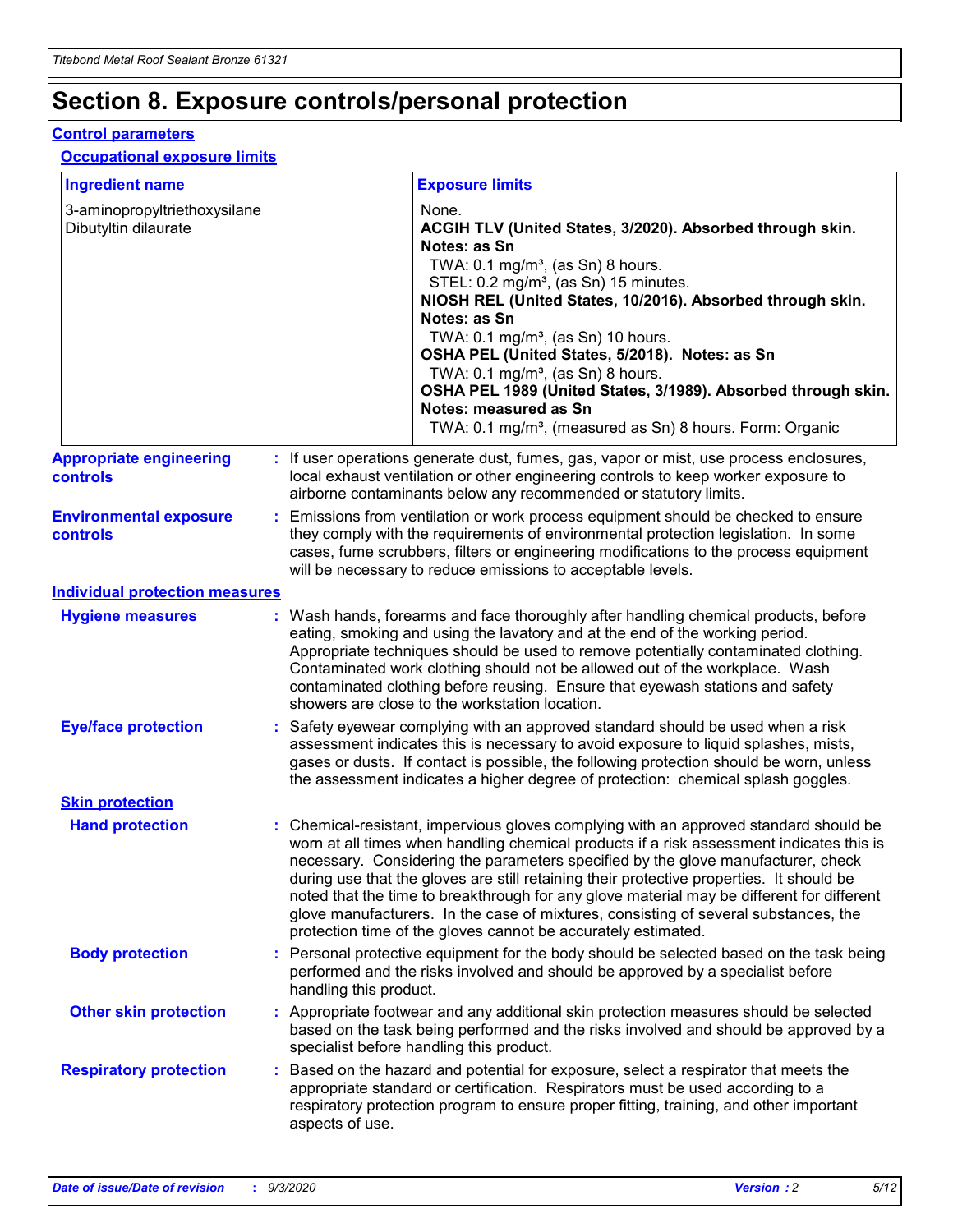### **Section 9. Physical and chemical properties**

#### **Appearance**

| <b>Physical state</b>                             | : Liquid. [Paste.]                                              |
|---------------------------------------------------|-----------------------------------------------------------------|
| <b>Color</b>                                      | bronze                                                          |
| Odor                                              | Characteristic.                                                 |
| <b>Odor threshold</b>                             | : Not available.                                                |
| рH                                                | : Not applicable.                                               |
| <b>Melting point</b>                              | : Not available.                                                |
| <b>Boiling point</b>                              | : $>200^{\circ}$ C ( $>392^{\circ}$ F)                          |
| <b>Flash point</b>                                | : Closed cup: >200°C (>392°F) [Setaflash.]                      |
| <b>Evaporation rate</b>                           | $:$ >1 (butyl acetate = 1)                                      |
| <b>Flammability (solid, gas)</b>                  | : Not available.                                                |
| Lower and upper explosive<br>(flammable) limits   | : Not available.                                                |
| <b>VOC (less water, less</b><br>exempt solvents)  | : 0 g/l                                                         |
| <b>Volatility</b>                                 | $: 0\%$ (w/w)                                                   |
| <b>Vapor density</b>                              | : Not available.                                                |
| <b>Relative density</b>                           | $\sqrt{x}$ 432                                                  |
| <b>Solubility</b>                                 | Insoluble in the following materials: cold water and hot water. |
| <b>Solubility in water</b>                        | : Not available.                                                |
| <b>Partition coefficient: n-</b><br>octanol/water | $:$ Not available.                                              |
| <b>Auto-ignition temperature</b>                  | : Not available.                                                |
|                                                   |                                                                 |
| <b>Decomposition temperature</b>                  | : Not available.                                                |

### **Section 10. Stability and reactivity**

| <b>Reactivity</b>                            | : No specific test data related to reactivity available for this product or its ingredients.            |
|----------------------------------------------|---------------------------------------------------------------------------------------------------------|
| <b>Chemical stability</b>                    | : The product is stable.                                                                                |
| <b>Possibility of hazardous</b><br>reactions | : Under normal conditions of storage and use, hazardous reactions will not occur.                       |
| <b>Conditions to avoid</b>                   | : No specific data.                                                                                     |
| <b>Incompatible materials</b>                | : No specific data.                                                                                     |
| <b>Hazardous decomposition</b><br>products   | Under normal conditions of storage and use, hazardous decomposition products should<br>not be produced. |

### **Section 11. Toxicological information**

#### **Information on toxicological effects**

#### **Acute toxicity**

| <b>Product/ingredient name</b> | <b>Result</b>           | <b>Species</b> | <b>Dose</b>                | <b>Exposure</b> |
|--------------------------------|-------------------------|----------------|----------------------------|-----------------|
| 3-aminopropyltriethoxysilane   | <b>ILD50 Dermal</b>     | Rabbit         | 4.29 g/kg                  |                 |
| Dibutyltin dilaurate           | ILD50 Oral<br>LD50 Oral | Rat<br>Rat     | $1.57$ g/kg<br>175 $mg/kg$ |                 |
|                                |                         |                |                            |                 |

**Irritation/Corrosion**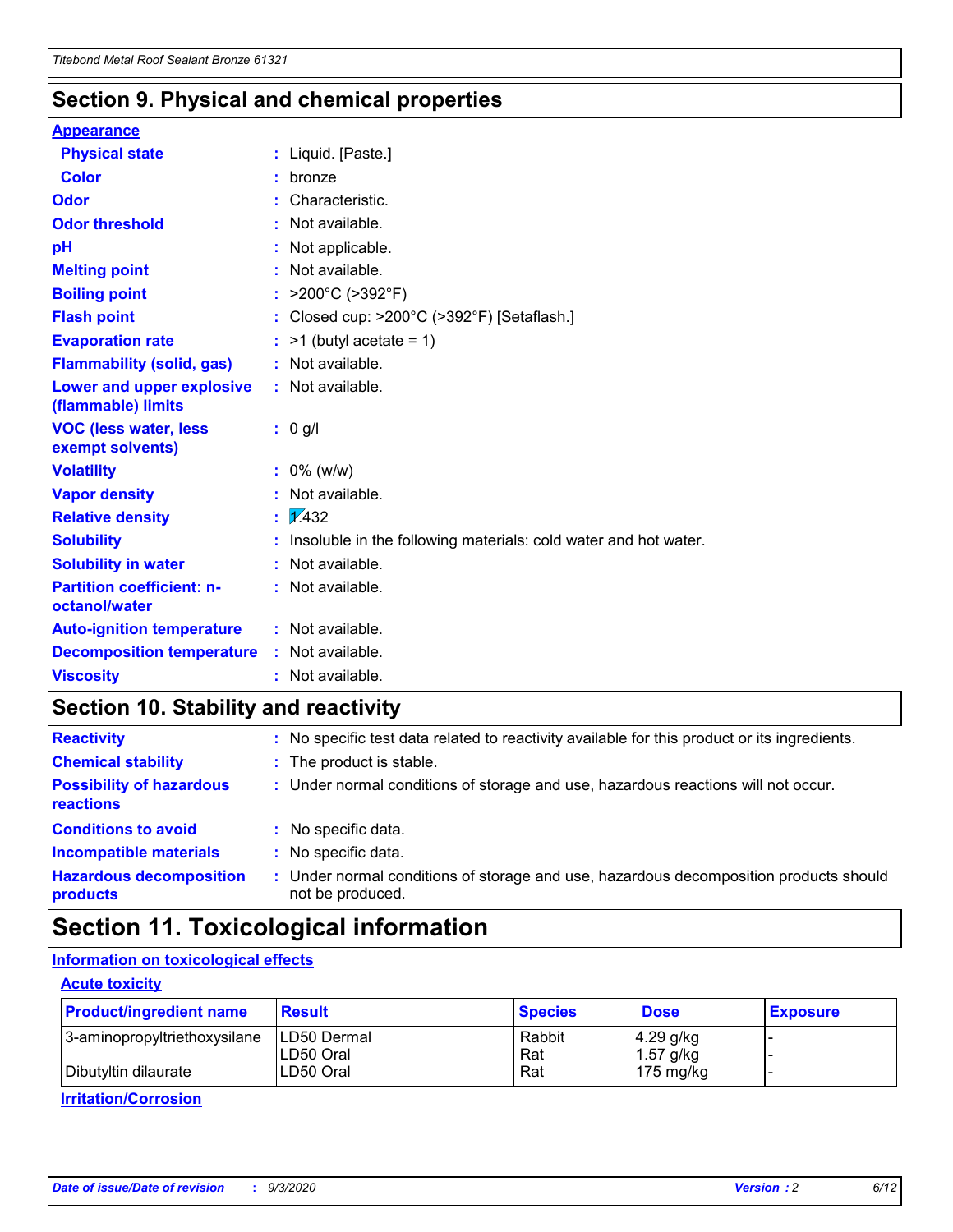# **Section 11. Toxicological information**

| <b>Product/ingredient name</b> | <b>Result</b>            | <b>Species</b> | <b>Score</b> | <b>Exposure</b>           | <b>Observation</b> |
|--------------------------------|--------------------------|----------------|--------------|---------------------------|--------------------|
| 3-aminopropyltriethoxysilane   | Eyes - Mild irritant     | Rabbit         |              | $100$ mg                  |                    |
|                                | Eyes - Severe irritant   | Rabbit         |              | 24 hours 750              |                    |
|                                |                          |                |              | ug                        |                    |
|                                | Skin - Severe irritant   | Rabbit         |              | 24 hours 5                | -                  |
| Dibutyltin dilaurate           | Eyes - Moderate irritant | Rabbit         |              | mq<br><b>24 hours 100</b> |                    |
|                                |                          |                |              | mg                        |                    |
|                                | Skin - Severe irritant   | Rabbit         |              | 500 mg                    |                    |

#### **Sensitization**

Not available.

#### **Mutagenicity**

Not available.

#### **Carcinogenicity**

Not available.

#### **Reproductive toxicity**

Not available.

#### **Teratogenicity**

Not available.

#### **Specific target organ toxicity (single exposure)**

Not available.

#### **Specific target organ toxicity (repeated exposure)**

| <b>Name</b>                                                                         |                                                                            | <b>Category</b>                                     | <b>Route of</b><br>exposure | <b>Target organs</b> |  |  |
|-------------------------------------------------------------------------------------|----------------------------------------------------------------------------|-----------------------------------------------------|-----------------------------|----------------------|--|--|
| Dibutyltin dilaurate                                                                |                                                                            | Category 1                                          |                             | respiratory system   |  |  |
| <b>Aspiration hazard</b><br>Not available.                                          |                                                                            |                                                     |                             |                      |  |  |
| <b>Information on the likely</b><br>routes of exposure                              | : Not available.                                                           |                                                     |                             |                      |  |  |
| <b>Potential acute health effects</b>                                               |                                                                            |                                                     |                             |                      |  |  |
| <b>Eye contact</b>                                                                  | : May cause eye irritation.                                                |                                                     |                             |                      |  |  |
| <b>Inhalation</b>                                                                   |                                                                            | : No known significant effects or critical hazards. |                             |                      |  |  |
| <b>Skin contact</b>                                                                 |                                                                            | : May cause skin irritation.                        |                             |                      |  |  |
| <b>Ingestion</b>                                                                    |                                                                            | : No known significant effects or critical hazards. |                             |                      |  |  |
| <b>Symptoms related to the physical, chemical and toxicological characteristics</b> |                                                                            |                                                     |                             |                      |  |  |
| <b>Eye contact</b>                                                                  | irritation<br>watering<br>redness                                          | : Adverse symptoms may include the following:       |                             |                      |  |  |
| <b>Inhalation</b>                                                                   | reduced fetal weight<br>increase in fetal deaths<br>skeletal malformations | : Adverse symptoms may include the following:       |                             |                      |  |  |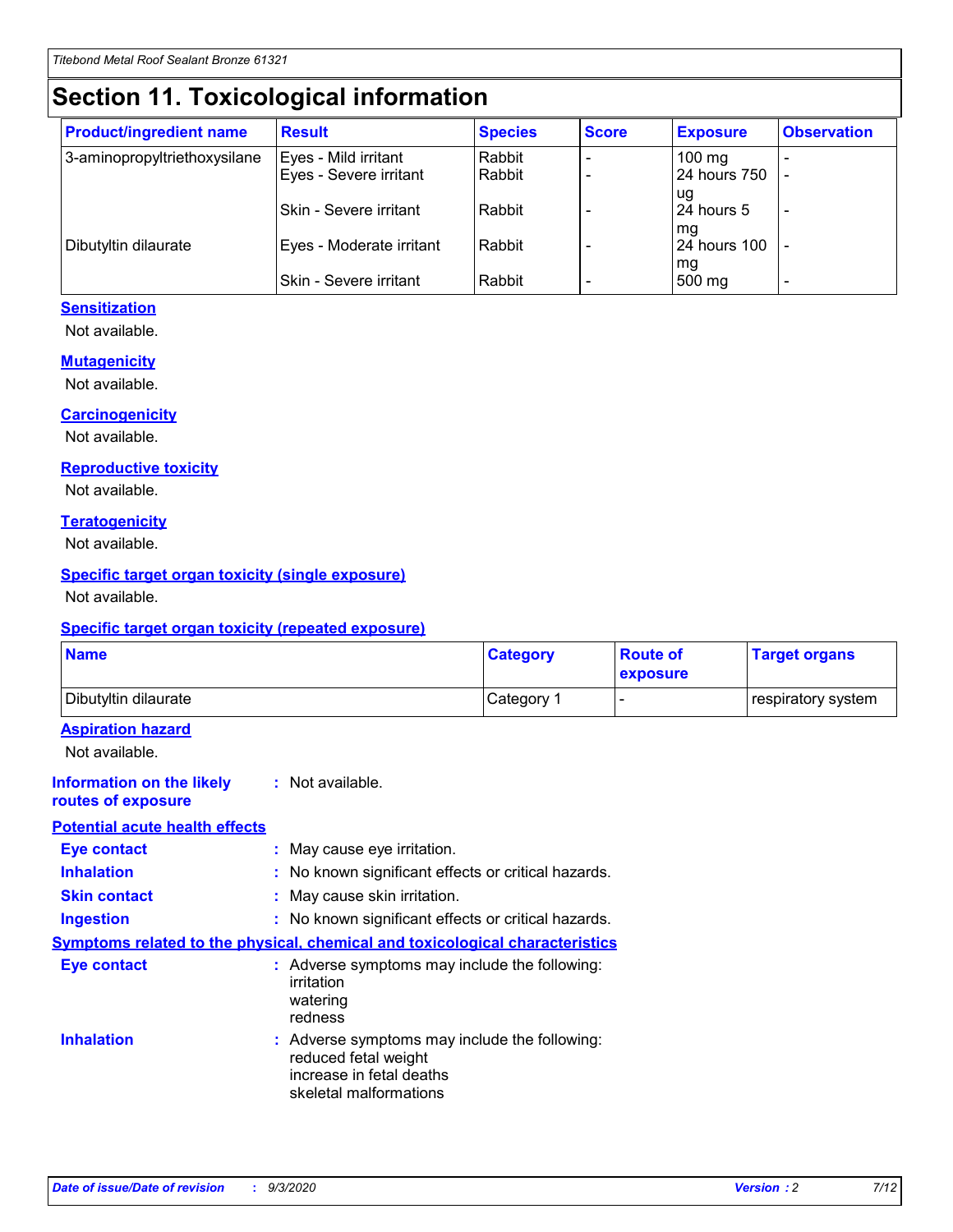# **Section 11. Toxicological information**

| <b>Skin contact</b>                     | : Adverse symptoms may include the following:<br>irritation                                              |
|-----------------------------------------|----------------------------------------------------------------------------------------------------------|
|                                         | redness                                                                                                  |
|                                         | reduced fetal weight                                                                                     |
|                                         | increase in fetal deaths                                                                                 |
|                                         | skeletal malformations                                                                                   |
| <b>Ingestion</b>                        | : Adverse symptoms may include the following:<br>reduced fetal weight                                    |
|                                         | increase in fetal deaths                                                                                 |
|                                         | skeletal malformations                                                                                   |
|                                         | Delayed and immediate effects and also chronic effects from short and long term exposure                 |
| <b>Short term exposure</b>              |                                                                                                          |
| <b>Potential immediate</b><br>effects   | : Not available.                                                                                         |
| <b>Potential delayed effects</b>        | : Not available.                                                                                         |
| Long term exposure                      |                                                                                                          |
| <b>Potential immediate</b>              | : Not available.                                                                                         |
| effects                                 |                                                                                                          |
| <b>Potential delayed effects</b>        | : Not available.                                                                                         |
| <b>Potential chronic health effects</b> |                                                                                                          |
| Not available.                          |                                                                                                          |
| <b>General</b>                          | : Once sensitized, a severe allergic reaction may occur when subsequently exposed to<br>very low levels. |
| <b>Carcinogenicity</b>                  | : No known significant effects or critical hazards.                                                      |
| <b>Mutagenicity</b>                     | No known significant effects or critical hazards.                                                        |
| <b>Teratogenicity</b>                   | May damage the unborn child.                                                                             |
| <b>Developmental effects</b>            | : No known significant effects or critical hazards.                                                      |
| <b>Fertility effects</b>                | : May damage fertility.                                                                                  |
| <b>Numerical measures of toxicity</b>   |                                                                                                          |
| <b>Acute toxicity estimates</b>         |                                                                                                          |
| .                                       |                                                                                                          |

Not available.

# **Section 12. Ecological information**

#### **Toxicity**

| <b>Product/ingredient name</b> | <b>Result</b>                                       | <b>Species</b>               | <b>Exposure</b>       |
|--------------------------------|-----------------------------------------------------|------------------------------|-----------------------|
| Dibutyltin dilaurate           | $ CC50>3$ mg/l<br>Chronic EC10 > 2 mg/l Fresh water | Algae<br>Algae - Desmodesmus | 72 hours<br>196 hours |
|                                |                                                     | <b>I</b> subspicatus         |                       |

#### **Persistence and degradability**

| <b>Product/ingredient name</b> | <b>Test</b>                                                                    | <b>Result</b>  |                   | <b>Dose</b> | <b>Inoculum</b>         |
|--------------------------------|--------------------------------------------------------------------------------|----------------|-------------------|-------------|-------------------------|
| Dibutyltin dilaurate           | OECD 301F<br>Ready<br>Biodegradability -<br>Manometric<br>Respirometry<br>Test | 23 % - 28 days |                   |             |                         |
| <b>Product/ingredient name</b> | <b>Aquatic half-life</b>                                                       |                | <b>Photolysis</b> |             | <b>Biodegradability</b> |
| Dibutyltin dilaurate           |                                                                                |                |                   |             | <b>Inherent</b>         |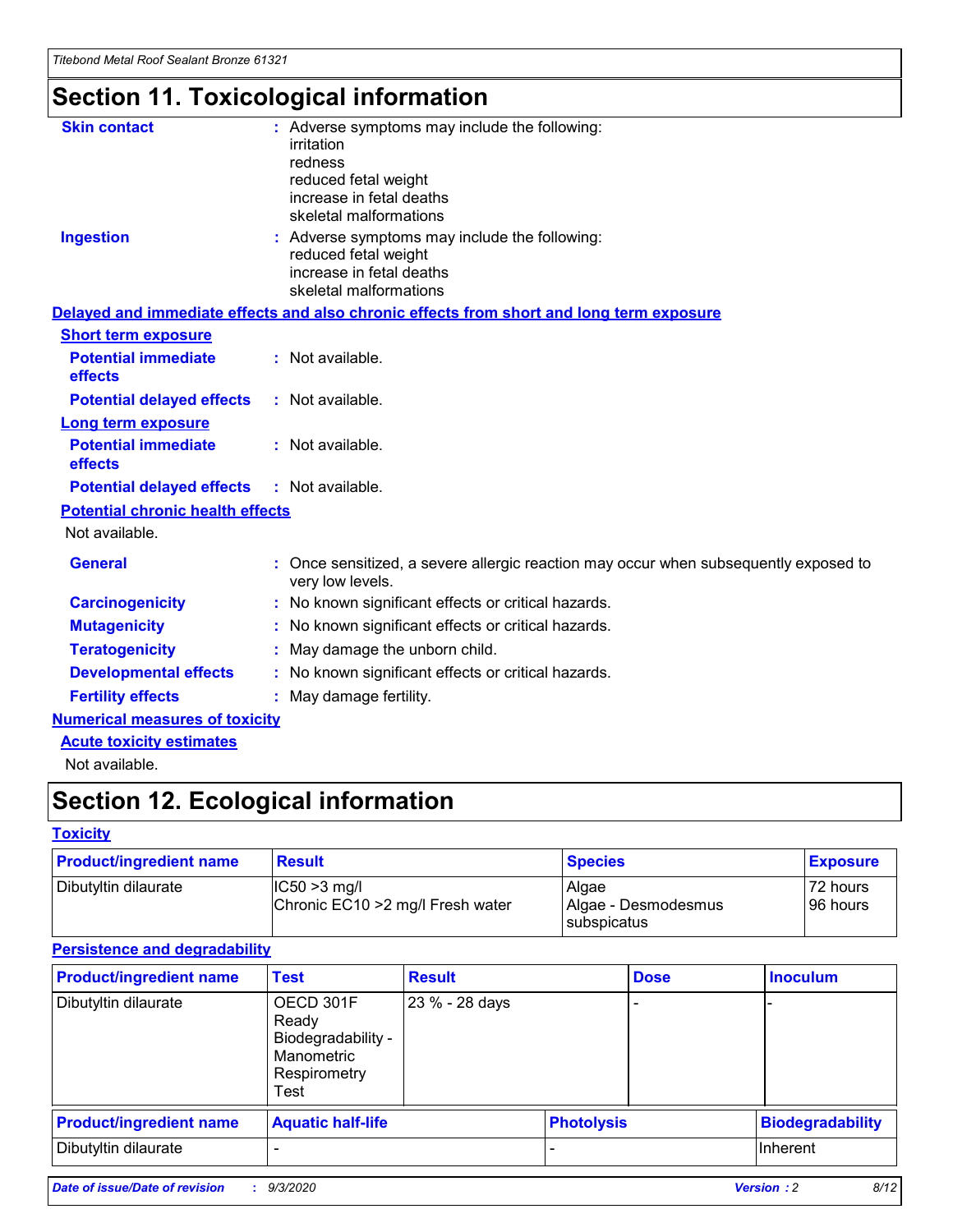# **Section 12. Ecological information**

#### **Bioaccumulative potential**

| <b>Product/ingredient name</b> | <b>LogP</b> <sub>ow</sub> | <b>BCF</b> | <b>Potential</b> |
|--------------------------------|---------------------------|------------|------------------|
| 3-aminopropyltriethoxysilane   | 4.44                      | 3.4        | low              |
| Dibutyltin dilaurate           |                           | 2.91       | low              |

#### **Mobility in soil**

| <b>Soil/water partition</b>    | : Not available. |
|--------------------------------|------------------|
| coefficient (K <sub>oc</sub> ) |                  |

**Other adverse effects** : No known significant effects or critical hazards.

### **Section 13. Disposal considerations**

**Disposal methods :**

The generation of waste should be avoided or minimized wherever possible. Disposal of this product, solutions and any by-products should at all times comply with the requirements of environmental protection and waste disposal legislation and any regional local authority requirements. Dispose of surplus and non-recyclable products via a licensed waste disposal contractor. Waste should not be disposed of untreated to the sewer unless fully compliant with the requirements of all authorities with jurisdiction. Waste packaging should be recycled. Incineration or landfill should only be considered when recycling is not feasible. This material and its container must be disposed of in a safe way. Care should be taken when handling emptied containers that have not been cleaned or rinsed out. Empty containers or liners may retain some product residues. Avoid dispersal of spilled material and runoff and contact with soil, waterways, drains and sewers.

### **Section 14. Transport information**

|                                      | <b>DOT</b><br><b>Classification</b> | <b>TDG</b><br><b>Classification</b> | <b>Mexico</b><br><b>Classification</b> | <b>ADR/RID</b>           | <b>IMDG</b>              | <b>IATA</b>    |
|--------------------------------------|-------------------------------------|-------------------------------------|----------------------------------------|--------------------------|--------------------------|----------------|
| <b>UN number</b>                     | Not regulated.                      | Not regulated.                      | Not regulated.                         | Not regulated.           | Not regulated.           | Not regulated. |
| <b>UN proper</b><br>shipping name    |                                     |                                     |                                        |                          |                          |                |
| <b>Transport</b><br>hazard class(es) |                                     | $\overline{\phantom{0}}$            | $\qquad \qquad \blacksquare$           | $\overline{\phantom{0}}$ | $\overline{\phantom{0}}$ |                |
| <b>Packing group</b>                 |                                     |                                     |                                        |                          |                          |                |
| <b>Environmental</b><br>hazards      | No.                                 | No.                                 | No.                                    | No.                      | No.                      | No.            |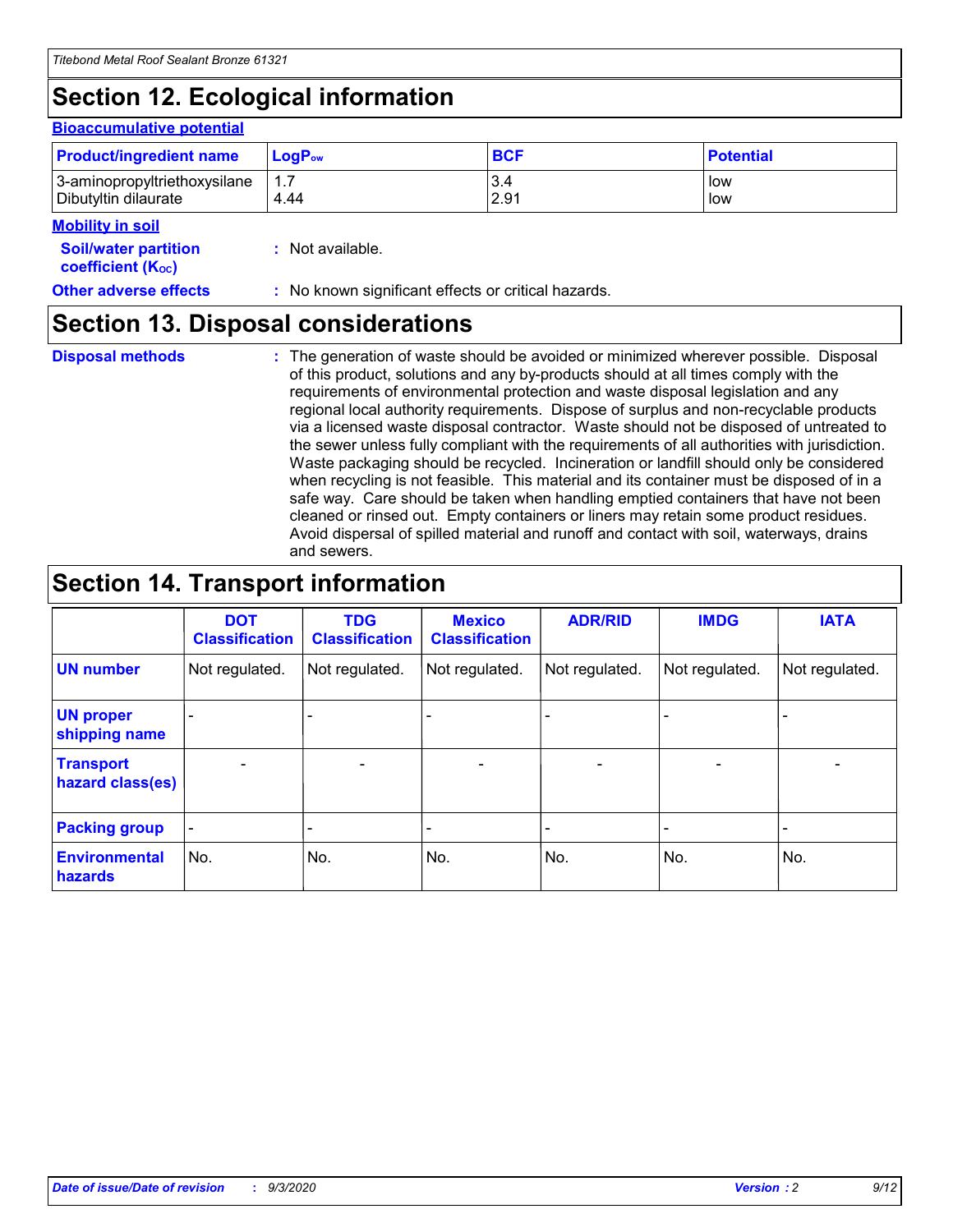### **Section 15. Regulatory information**

#### **U.S. Federal regulations**

#### **SARA 302/304**

#### **Composition/information on ingredients**

No products were found.

| SARA 304 RQ | Not applicable. |
|-------------|-----------------|
|-------------|-----------------|

#### **SARA 311/312**

#### **Classification :** EYE IRRITATION - Category 2B SKIN SENSITIZATION - Category 1 TOXIC TO REPRODUCTION - Category 1B HNOC - Product generates methanol during cure.

#### **Composition/information on ingredients**

| <b>Name</b>                  | $\frac{9}{6}$ | <b>Classification</b>                                                                                                                                                                                                                                                                                      |
|------------------------------|---------------|------------------------------------------------------------------------------------------------------------------------------------------------------------------------------------------------------------------------------------------------------------------------------------------------------------|
| 3-aminopropyltriethoxysilane | $\leq$ 3      | <b>FLAMMABLE LIQUIDS - Category 4</b><br><b>ACUTE TOXICITY (oral) - Category 4</b><br><b>SKIN IRRITATION - Category 2</b><br>EYE IRRITATION - Category 2A                                                                                                                                                  |
| Dibutyltin dilaurate         | ≤0.3          | <b>ACUTE TOXICITY (oral) - Category 3</b><br>SKIN CORROSION - Category 1C<br>SERIOUS EYE DAMAGE - Category 1<br>SKIN SENSITIZATION - Category 1<br><b>GERM CELL MUTAGENICITY - Category 2</b><br>TOXIC TO REPRODUCTION - Category 1B<br>SPECIFIC TARGET ORGAN TOXICITY (REPEATED<br>EXPOSURE) - Category 1 |

#### **State regulations**

**Massachusetts :**

: None of the components are listed.

**New York :** None of the components are listed. **New Jersey :** None of the components are listed.

**Pennsylvania :** None of the components are listed.

#### **California Prop. 65**

WARNING: This product can expose you to methanol, which is known to the State of California to cause birth defects or other reproductive harm. For more information go to www.P65Warnings.ca.gov.

| Ingredient name | No significant risk<br>level | <b>Maximum</b><br>acceptable dosage<br>level |
|-----------------|------------------------------|----------------------------------------------|
| methanol        |                              | Yes.                                         |

#### **International regulations**

**Chemical Weapon Convention List Schedules I, II & III Chemicals** Not listed.

#### **Montreal Protocol**

Not listed.

**Stockholm Convention on Persistent Organic Pollutants**

Not listed.

#### **UNECE Aarhus Protocol on POPs and Heavy Metals** Not listed.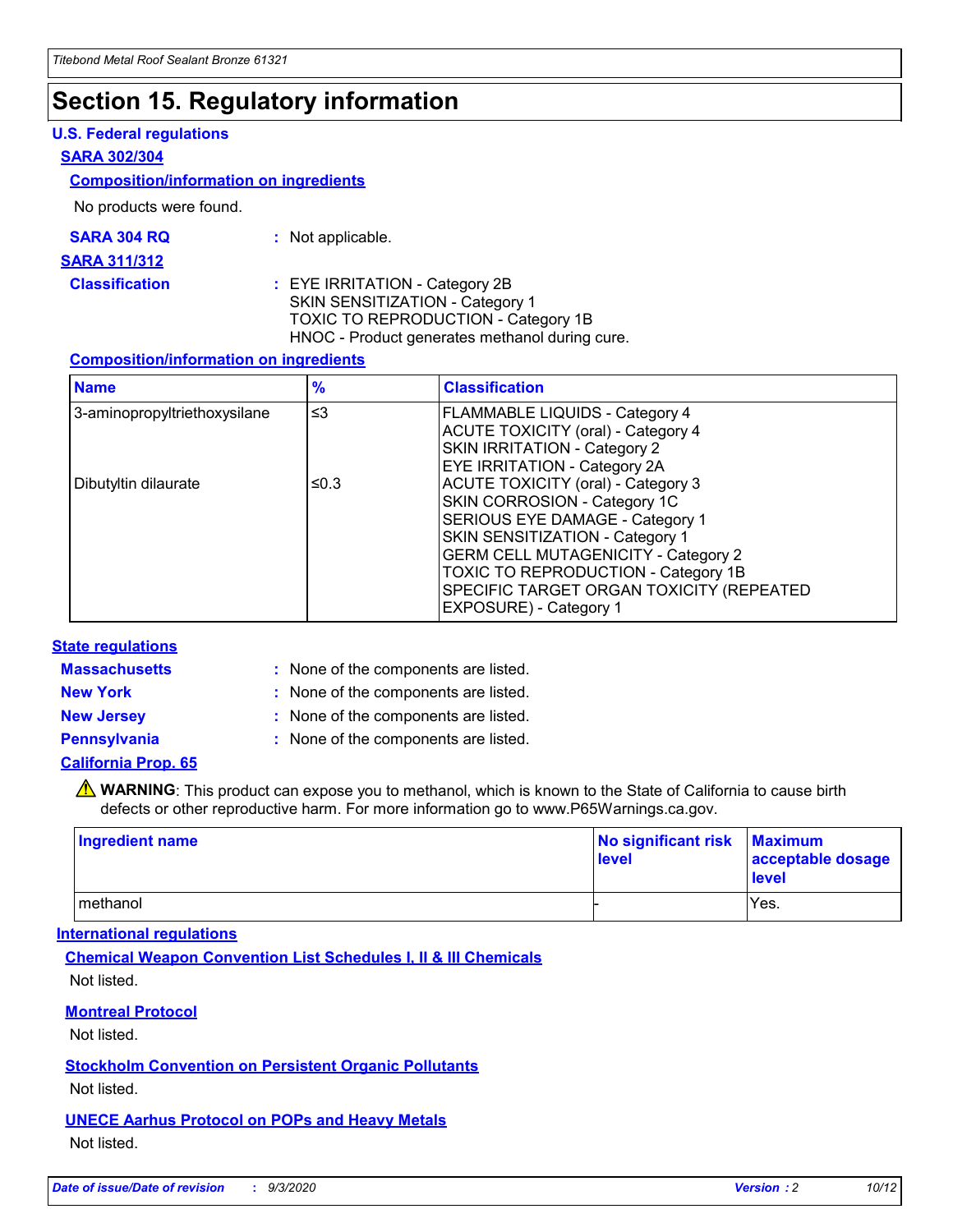## **Section 15. Regulatory information**

#### **Inventory list**

**China :** Not determined.

**United States TSCA 8(b) inventory**

**:** All components are active or exempted.

# **Section 16. Other information**





**Caution: HMIS® ratings are based on a 0-4 rating scale, with 0 representing minimal hazards or risks, and 4 representing significant hazards or risks. Although HMIS® ratings and the associated label are not required on SDSs or products leaving a facility under 29 CFR 1910.1200, the preparer may choose to provide them. HMIS® ratings are to be used with a fully implemented HMIS® program. HMIS® is a registered trademark and service mark of the American Coatings Association, Inc.**

**The customer is responsible for determining the PPE code for this material. For more information on HMIS® Personal Protective Equipment (PPE) codes, consult the HMIS® Implementation Manual.**

**National Fire Protection Association (U.S.A.)**



**Reprinted with permission from NFPA 704-2001, Identification of the Hazards of Materials for Emergency Response Copyright ©1997, National Fire Protection Association, Quincy, MA 02269. This reprinted material is not the complete and official position of the National Fire Protection Association, on the referenced subject which is represented only by the standard in its entirety.**

**Copyright ©2001, National Fire Protection Association, Quincy, MA 02269. This warning system is intended to be interpreted and applied only by properly trained individuals to identify fire, health and reactivity hazards of chemicals. The user is referred to certain limited number of chemicals with recommended classifications in NFPA 49 and NFPA 325, which would be used as a guideline only. Whether the chemicals are classified by NFPA or not, anyone using the 704 systems to classify chemicals does so at their own risk.**

#### **Procedure used to derive the classification**

| <b>Classification</b>                                                                                         | <b>Justification</b>                                  |
|---------------------------------------------------------------------------------------------------------------|-------------------------------------------------------|
| <b>EYE IRRITATION - Category 2B</b><br>SKIN SENSITIZATION - Category 1<br>TOXIC TO REPRODUCTION - Category 1B | Expert judgment<br>Expert judgment<br>Expert judgment |
| <b>History</b>                                                                                                |                                                       |

| .                                 |             |
|-----------------------------------|-------------|
| Date of printing                  | : 4/22/2022 |
| Date of issue/Date of<br>revision | : 9/3/2020  |
| Date of previous issue            | : 9/3/2020  |
| <b>Version</b>                    | $\cdot$ 2   |
|                                   |             |